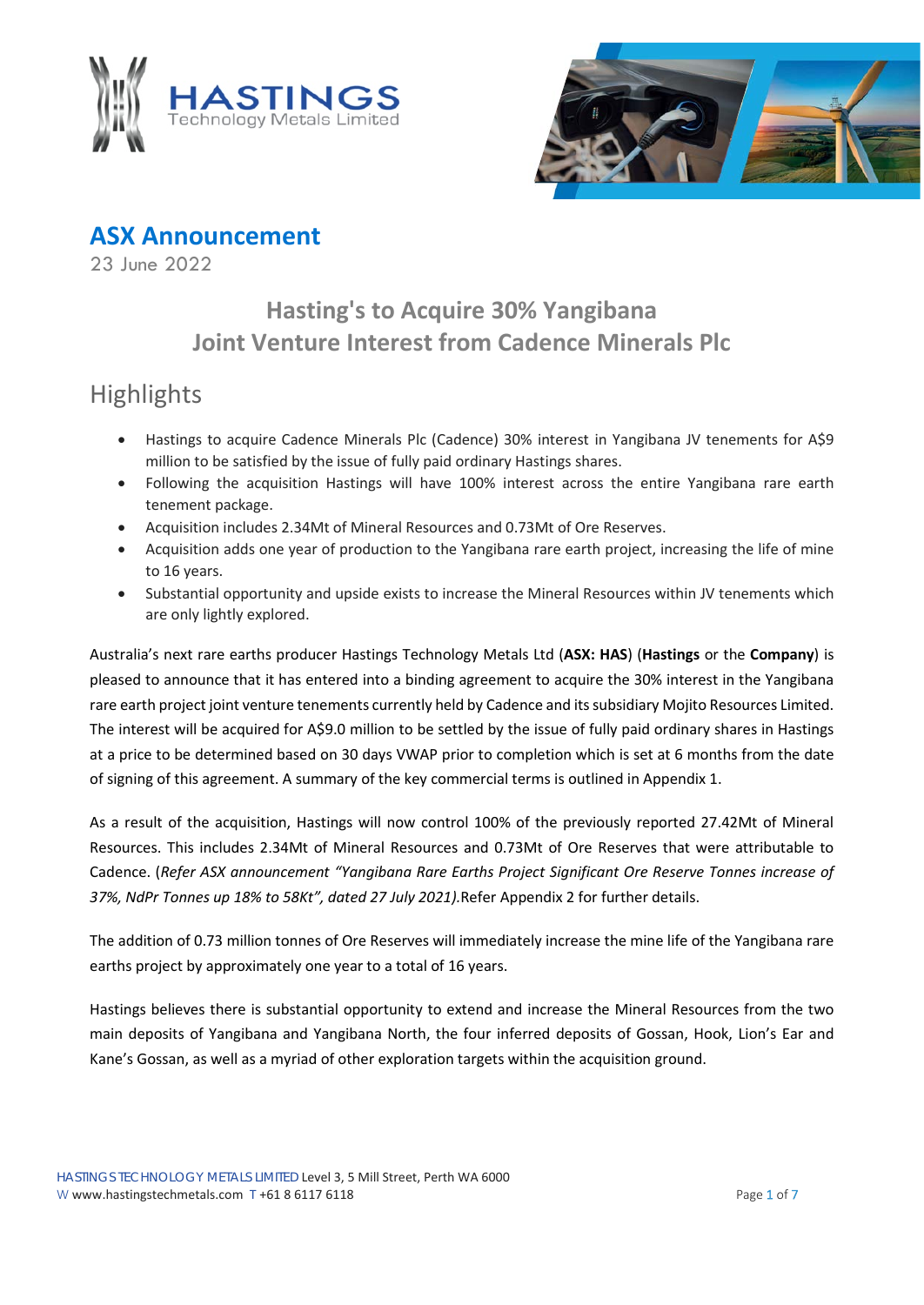

#### **Charles Lew, Hastings' Executive Chairman, said:**

"*We are pleased to acquire the remaining joint venture working interest in the Yangibana rare earth project to take Hastings's interest in the project to 100%. The acquisition provides Hastings an immediate increase in Ore Reserves and life of mine by up to one year. Furthermore, it allows Hastings to perform mine project planning without the need to consider complex tenement boundary arrangements, consultation and potential issues with ore blending a JV material into the beneficiation plant. Further benefits will be unlocked in future drilling programs aimed to extend the resource base in the areas that have been only lightly explored to date."*



HASTINGS TECHNOLOGY METALS LIMITED Level 3, 5 Mill Street, Perth WA 6000 W www.hastingstechmetals.com  $T +61 8 6117 6118$  Page 2 of 7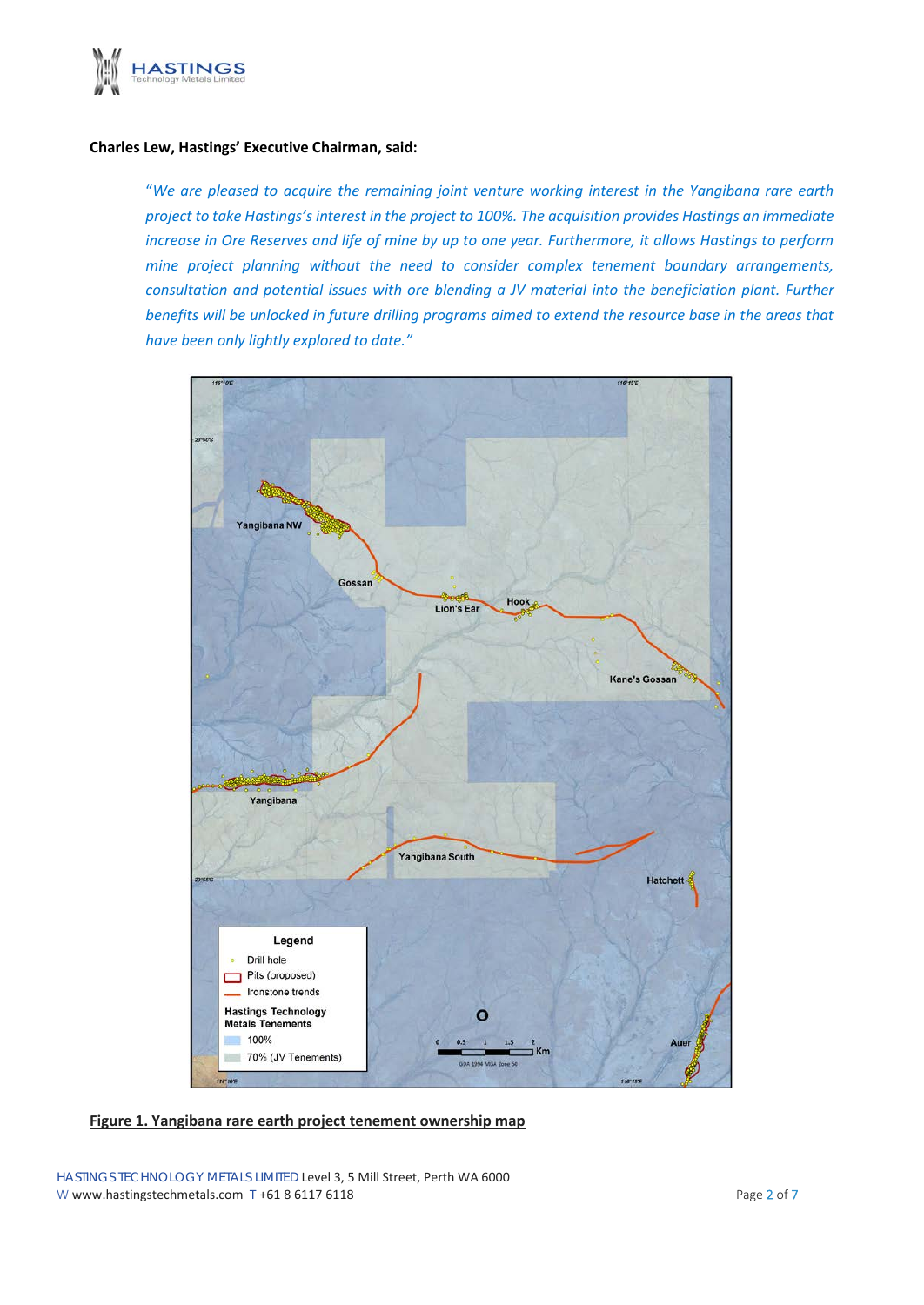

This announcement has been approved by the Board for release to the ASX.

#### **For further information, please contact:**

| <b>Charles Lew</b> |
|--------------------|
| Executive Chairman |
| +65 6220 9220      |

*Matthew Allen Chief Financial Officer* +61 8 6117 8634

*Andrew Reid Chief Operating Officer*

+61 8 6117 8621

### **For media and investor queries, please contact:**

*Peter Klinger Cannings Purple* +61 411 251 540 [pklinger@canningspurple.com.au](mailto:pklinger@canningspurple.com.au)

#### **About Hastings Technology Metals Limited**

Hastings Technology Metals Limited (ASX: HAS) is a well-managed Perth based rare earths company primed to become the world's next producer of neodymium and praseodymium concentrate (NdPr). NdPr are vital components used to manufacture permanent magnets used every day in advanced technology products ranging from electric vehicles to wind turbines, robotics, medical applications, digital devices, etc.

Hastings' flagship Yangibana project, in the Gascoyne region of Western Australia, contains one of the most highly valued NdPr deposits in the world with NdPr:TREO ratio of up to 52%. The site is permitted for long-life production and with offtake contracts signed and debt finance in advanced stage. Construction is scheduled to take 27 months from Q3 2022.

Hastings also owns and operates the Brockman project, Australia's largest heavy rare earths deposit, near Halls Creek in the Kimberley.

For further information on the Company and its projects visit [www.hastingstechmetals.com](http://www.hastingstechmetals.com/)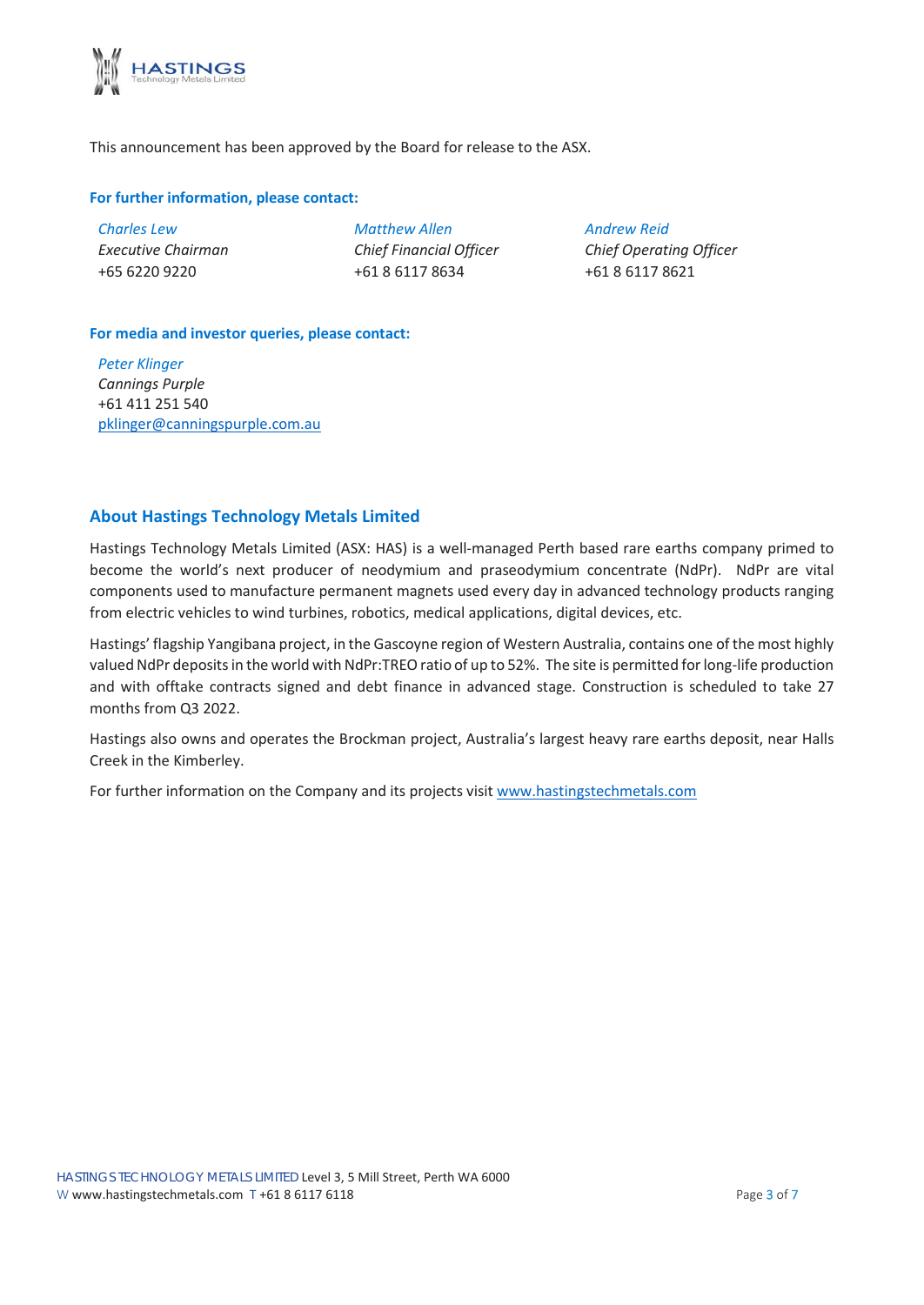

#### **Competent Person Statements**

The information in this announcement that relates to Mineral Resources is based on information compiled by David Princep and Lyn Widenbar. Both Mr Princep and Mr Widenbar are independent consultants to the Company and members of the Australasian Institute of Mining and Metallurgy (AusIMM). Mr Princep and Mr Widenbar have sufficient experience relevant to the styles of mineralisation and types of deposits which are covered in this announcement and to the activity which they are undertaking to qualify as a Competent Person as defined in the 2012 edition of the 'Australasian Code for Reporting of Exploration Results, Mineral Resources and Ore Reserves' ("JORC Code").

The information in this announcement that relates to the Ore Reserves at Bald Hill, Fraser's, Auer, Auer North, Yangibana, Yangibana West and Yangibana North is based on information reviewed or work undertaken by Mr. Stephen O'Grady, member of the Australasian Institute of Mining and Metallurgy, and a Director of Intermine Engineering Consultants. Mr O'Grady has sufficient experience relevant to the style of mineralisation and type of deposit under consideration and to the preparation of mining studies to qualify as a Competent Person as defined by the JORC Code 2012. Mr O'Grady consents to the inclusion in this announcement of the matters based on his information in the form and context in which it appears.

The information in this announcement that relates to Exploration Results in relation to the Yangibana Project is based on information compiled by Mr. Andrew Reid BSc (Hons) MSc FAUSIMM, a Competent Person, who is a Fellow of the Australian Institute of Mining and Metallurgy. Mr. Reid is a full-time employee of the company and has sufficient experience that is relevant to the activity being undertaken to qualify as a Competent Person as defined in the 2012 edition of the Australasian Code for Reporting of Exploration Results, Minerals Resources and Ore Reserves. The Qualified Person has verified the data disclosed in this release, including sampling, analytical and test data underlying the information contained in this release. Mr. Reid consents to the inclusion in the announcement of the matters based on his information in the form and context in which it appears.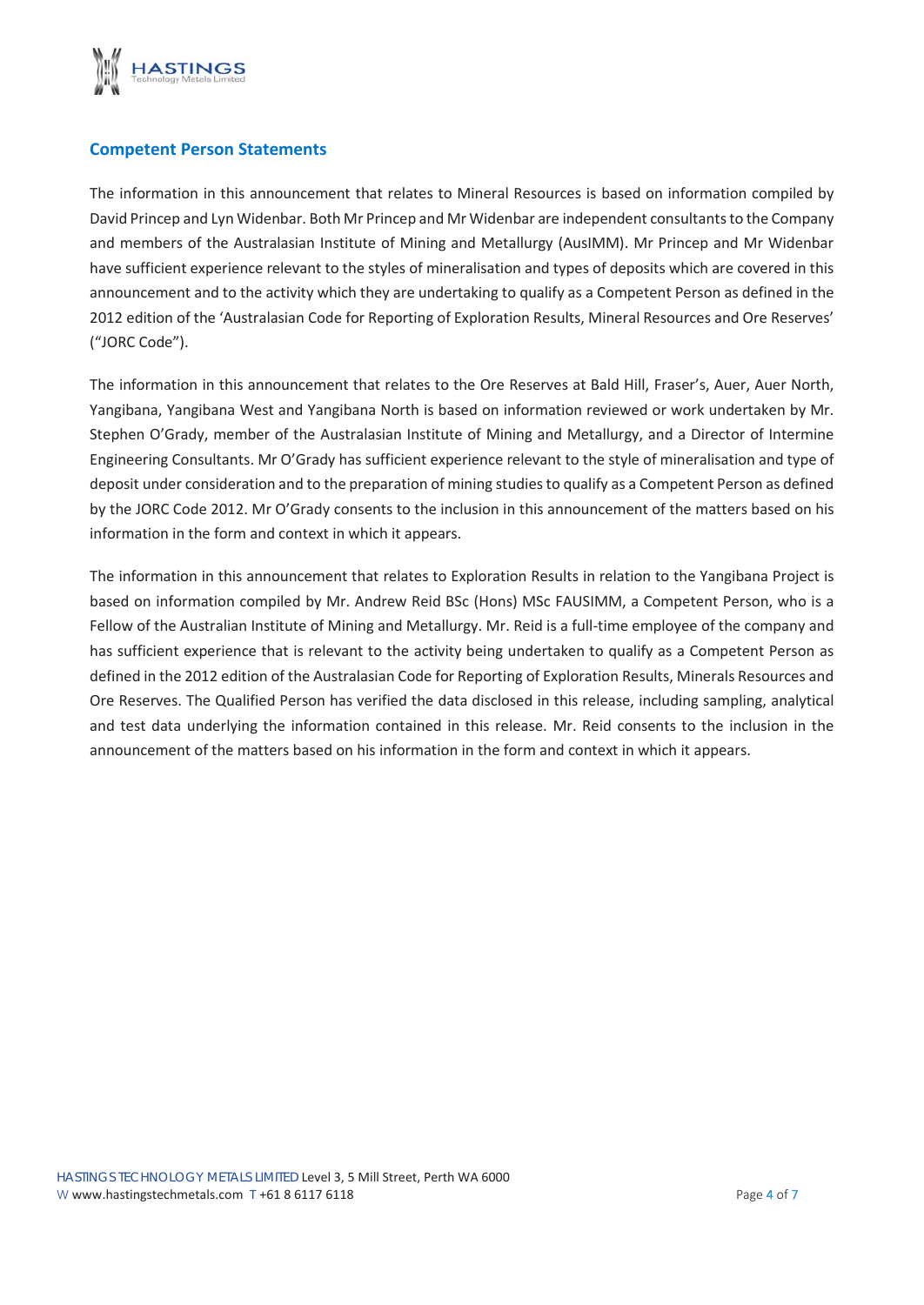

#### **Appendix 1: Key Commercial Terms**

The following represent the key binding commercial terms for Hastings group to acquire the 30% interest in certain tenements and general-purpose licences outlined in Appendix 4 held by Cadence Minerals Plc through its subsidiary Mojito Resources Limited:

- Consideration A\$9 million to be settled by the issue of fully paid ordinary shares in Hastings Technology Metals Ltd (herein referred to as "Consideration Shares").
- Issue price equal to the volume weighted average price (VWAP) of the Hastings shares in the 30 trading days prior to settlement.
- Escrow the Consideration Shares will be subject to a voluntary escrow for up to 12 months from issue
- Conditions precedent limited to execution of documents to give effect to the binding term sheet, Hastings having issued and applied to the ASX for the quotation the Considerations Shares and any necessary approvals being received.
- Settlement to occur 5 days after conditions precedent have been met.
- Conditions precedent to be completed within 180 days otherwise either party may terminate the binding term sheet .
- General representations, warranties and indemnities are consistent for an agreement of this nature.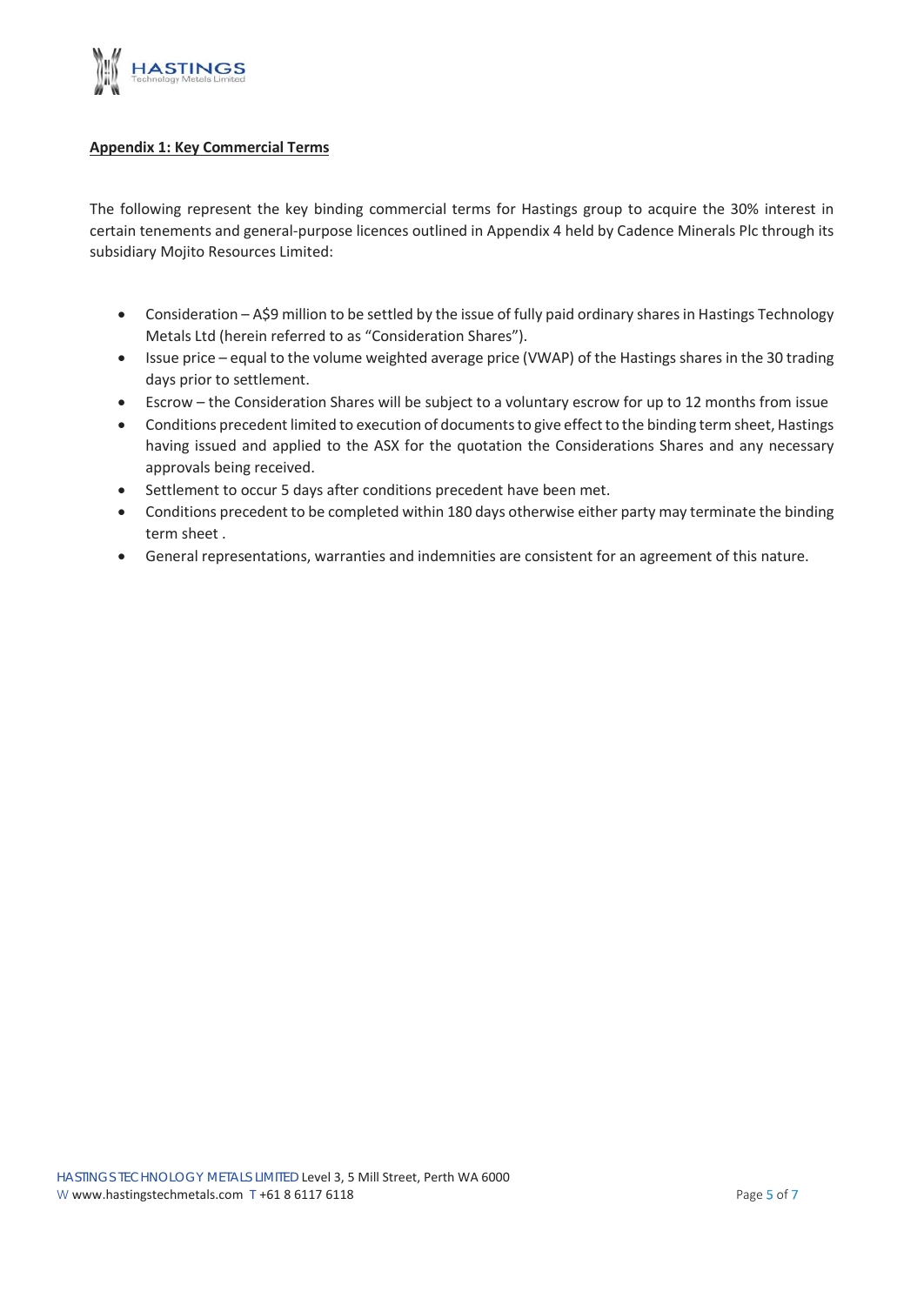

#### **Appendix 2: Impact upon Hastings Ore Reserves**

#### **Table 1: Yangibana Project – Total Ore Reserves before Cadence Minerals Plc tenement interest acquisition July 2021**

| <b>Deposit</b> | Ore (Mt) | % TREO | % $Nd_2O_3+Pr_6O_{11}$ | $Nd_2O_3+Pr_6O_{11}$ as %<br>of TREO |
|----------------|----------|--------|------------------------|--------------------------------------|
| Proved         | 4.69     | 0.99   | 0.38                   | 41                                   |
| Probable       | 12.00    | 0.93   | 0.34                   | 43                                   |
| <b>TOTAL</b>   | 16.70    | 0.95   | 0.35                   | 38                                   |

• Numbers may not round.

#### **Table 2: Yangibana Project - Total Ore Reserves after Cadence Minerals Plc tenement interest acquisition June 2022**

| <b>Deposit</b> | Ore (Mt) | % TREO | % $Nd_2O_3+Pr_6O_{11}$ | $Nd_2O_3+Pr_6O_{11}$ as %<br>of TREO |
|----------------|----------|--------|------------------------|--------------------------------------|
| Proved         | 4.81     | 0.99   | 0.38                   | 41                                   |
| Probable       | 12.61    | 0.93   | 0.34                   | 43                                   |
| <b>TOTAL</b>   | 17.42    | 0.95   | 0.35                   | 38                                   |

• Numbers may not round.